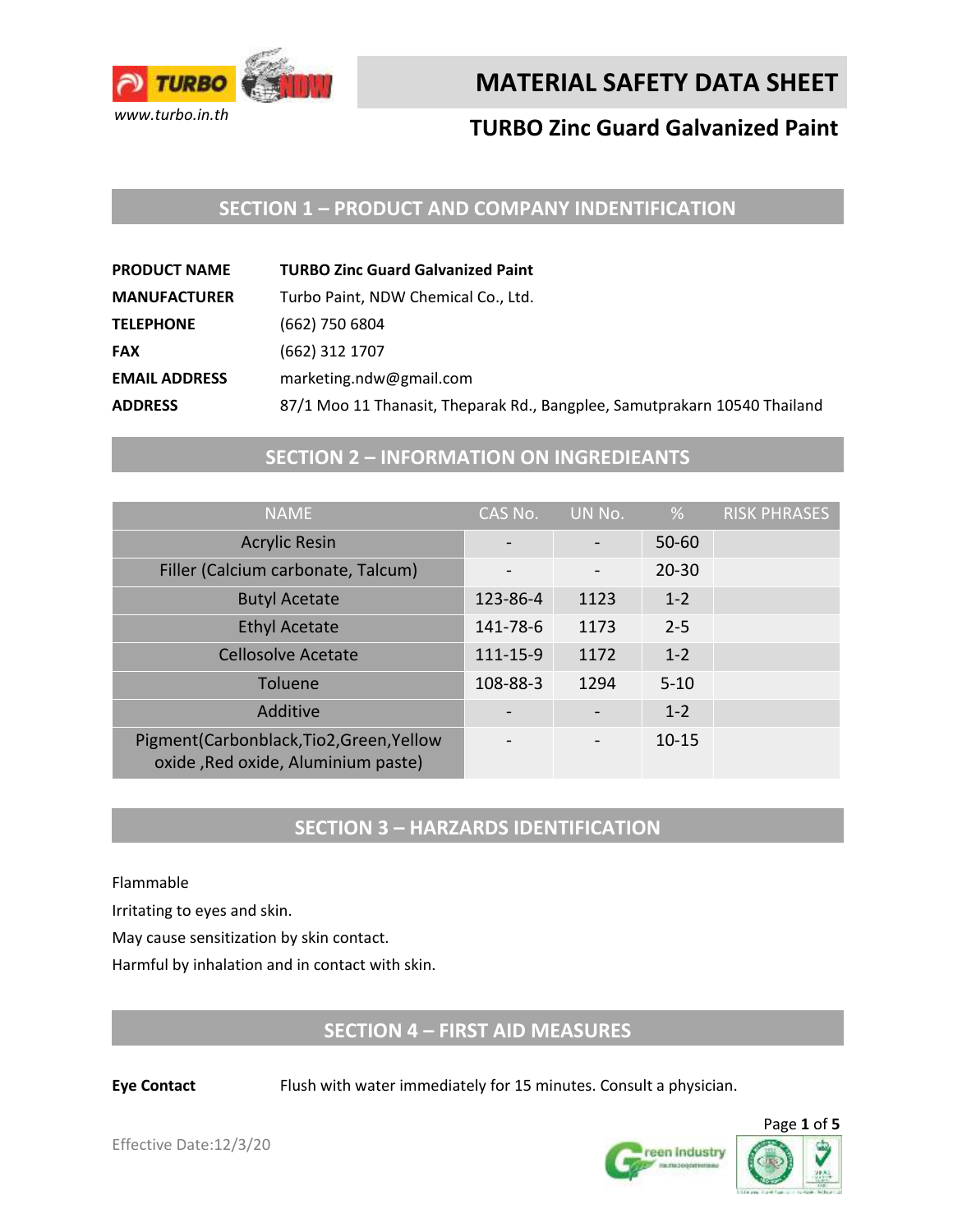

## **TURBO Zinc Guard Galvanized Paint**

**Skin Contact** Flush skin with plenty of water while removing contaminated clothing and shoes. Launder clothing before reuse. If rash or irritation develops, consult a physician. **Inhalation** Remove to fresh air. Administer oxygen if necessary. Consult a physician if symptoms persist or exposure was severe. **Ingestion** If swallowed do not induce vomiting. Seek immediate medical attention.

#### **SECTION 5 – FIRE AND EXPLOSION HAZARD DATA**

**Extinguishing Media** Recommended: alcohol resistant foam, CO2, powders, water spray. **Recommendations** Fire will produce dense black smoke. Exposure to decomposition products may cause a health hazard. Appropriate breathing apparatus may be required. Cool closed containers exposed to fire with water. Do not release runoff from fire to sewers or waterways.

## **SECTION 6 – ACCIDENTAL RELEASE MEASURES**

**Personal Precautions** Exclude sources of ignition and ventilate the area. Avoid breathing vapor or mist. Refer to protective measures listed in sections 7 and 8. **Spill** Contain and collect spillage with non-combustible absorbent materials, e.g. sand, earth, vermiculite, diatomaceous earth and place in container for disposal according to local regulations (see section 13). Do not allow to enter drains or watercourses. Clean preferably with a detergent; avoid use of solvents. If the product contaminates lakes, rivers or sewage, inform appropriate authorities in accordance with local regulations.

#### **SECTION 7 – HANDLING AND STORAGE**

**Handling** Do not get in eyes, on skin, or on clothing. Keep container tightly closed when not in use. Wear personal protection equipment. Do not breathe vapors. Wash thoroughly after handling. If pouring or transferring materials, ground all containers and tools. Do not weld, heat, cut or drill on full or empty containers. Avoid breathing vapors or spray mist.



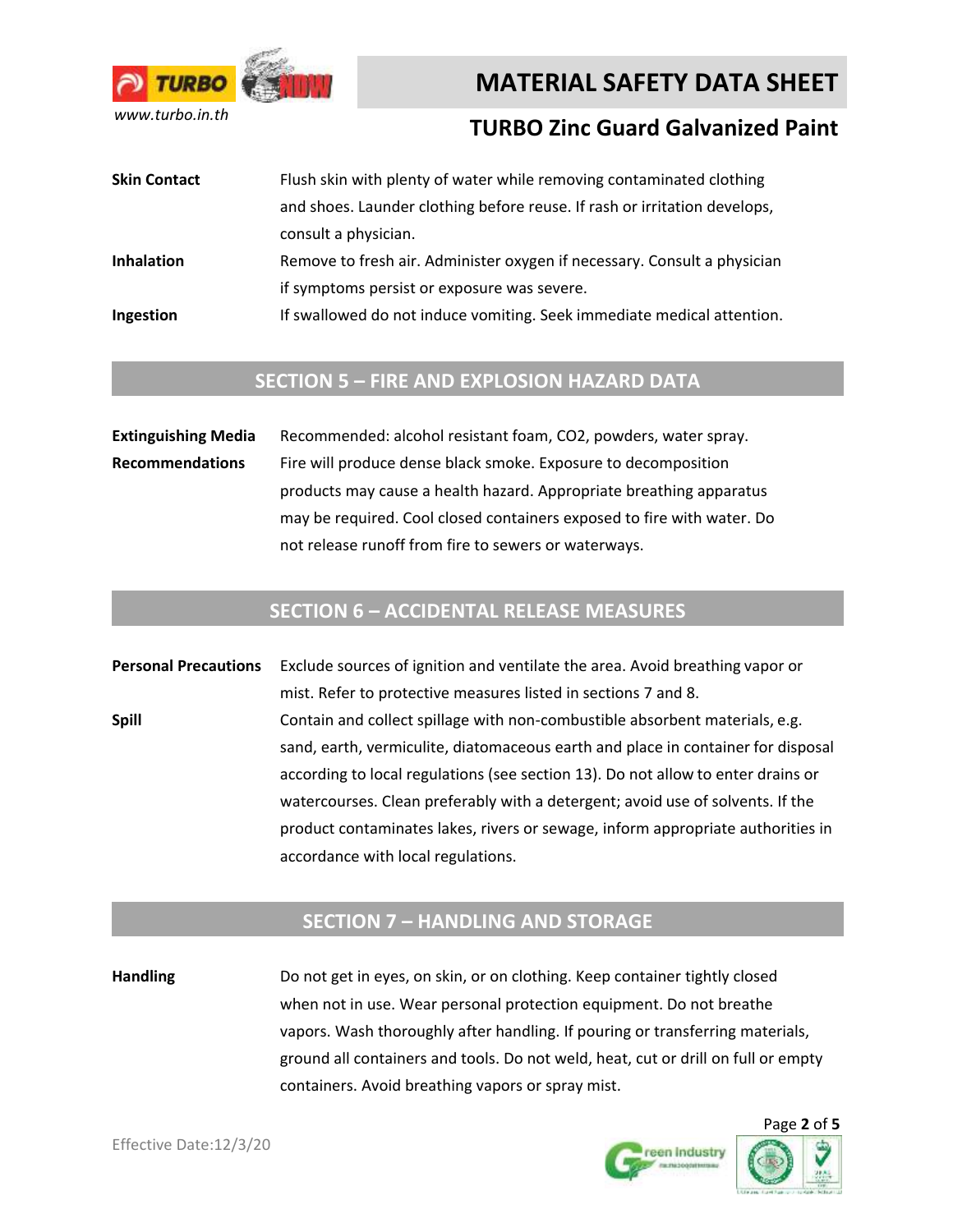

# **TURBO Zinc Guard Galvanized Paint**

**Storage** Keep away from heat, sparks, open flames and oxidizing agents. Keep containers closed. Store in a cool, dry place with adequate ventilation.

## **SECTION 8 – EXPOSURE CONTROLS / PERSONAL PROTECTION**

|              | Engineering Measures Provide forced air ventilation when applying in confined spaces.     |
|--------------|-------------------------------------------------------------------------------------------|
|              | Respiratory Protection Unlikely to be necessary. Use approved chemical filter respirator. |
| <b>Eyes</b>  | Safety glasses or chemical eye goggles are suggested.                                     |
| <b>Hands</b> | Non-natural, non-butyl rubber gloves are recommended.                                     |
| <b>Skin</b>  | Use protective clothing. Remove contaminated clothing and wash the affected               |
|              | with soap and water.                                                                      |

# **SECTION 9 – PHYSICAL AND CHEMICAL PROPERTIES**

| <b>Physical State</b>      | Liquid                    |
|----------------------------|---------------------------|
| Color                      | Depend on color number    |
| Odor                       | Hydro Carbon Solvent Odor |
| <b>Specific Gravity</b>    | 1.20-1.30                 |
| <b>Viscosity</b>           |                           |
| <b>Solubility in Water</b> | Insoluble                 |

#### **SECTION 10 – STABILITY AND REACTIVITY**

**Stability** Stable under recommended storage and handling conditions (see section 7). Hazardous Decomposition Products carbon monoxide, carbon dioxide, smoke, oxides of nitrogen. **Strong exothermic reactions oxidizing agents, strong alkalis, strong acids.** 

# **SECTION 11 – TOXICOLOGICAL INFORMATION**

Not Available





Effective Date:12/3/20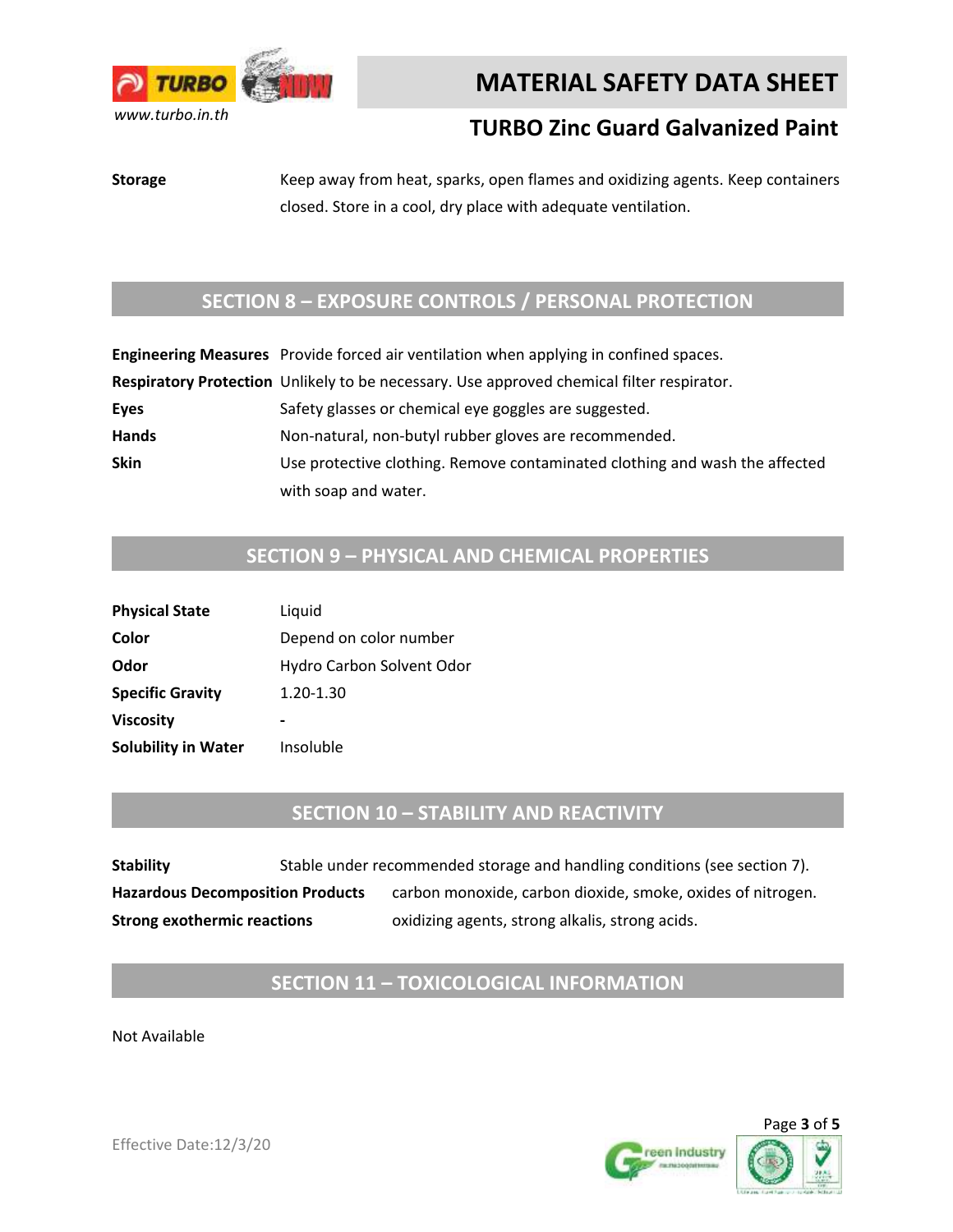

# **TURBO Zinc Guard Galvanized Paint**

## **SECTION 12 – ECOLOGICAL INFORMATION**

Prolonged or repeated contact may cause chronic dermatitis. Appreciable evaporation to air is expected in the environment.

#### **SECTION 13 – DISPOSAL CONSIDERATIONS**

#### **Method of disposal**

The generation of waste should be avoided or minimised wherever possible. Empty containers or liners may retain some product residues. This material and its container must be disposed of in a safe way. Dispose of surplus and non-recyclable products via a licensed waste disposal contractor. Disposal of this product, solutions and any by-products should at all times comply with the requirements of environmental protection and waste disposal legislation and any regional local authority requirements. Avoid dispersal of spilt material and runoff and contact with soil, waterways, drains and sewers.

#### **SECTION 14 – TRANSPORT INFORMATION**

Proper shipping name Paint Packing Group III Hazard Class 3 UN No. 1263

#### **SECTION 15 – REGULATORY INFORMATION**

Highly flammable

Harmful by inhalation, in contact with skin and if swallowed

Irritating to eye and skin

Keep out of reach of children

Keep away from sources of ignition – No Smoking

Do not breathe gas/fumes/vapour/spray

Avoid contact with skin and eyes

Wear suitable protective clothing, gloves and eye/face protection